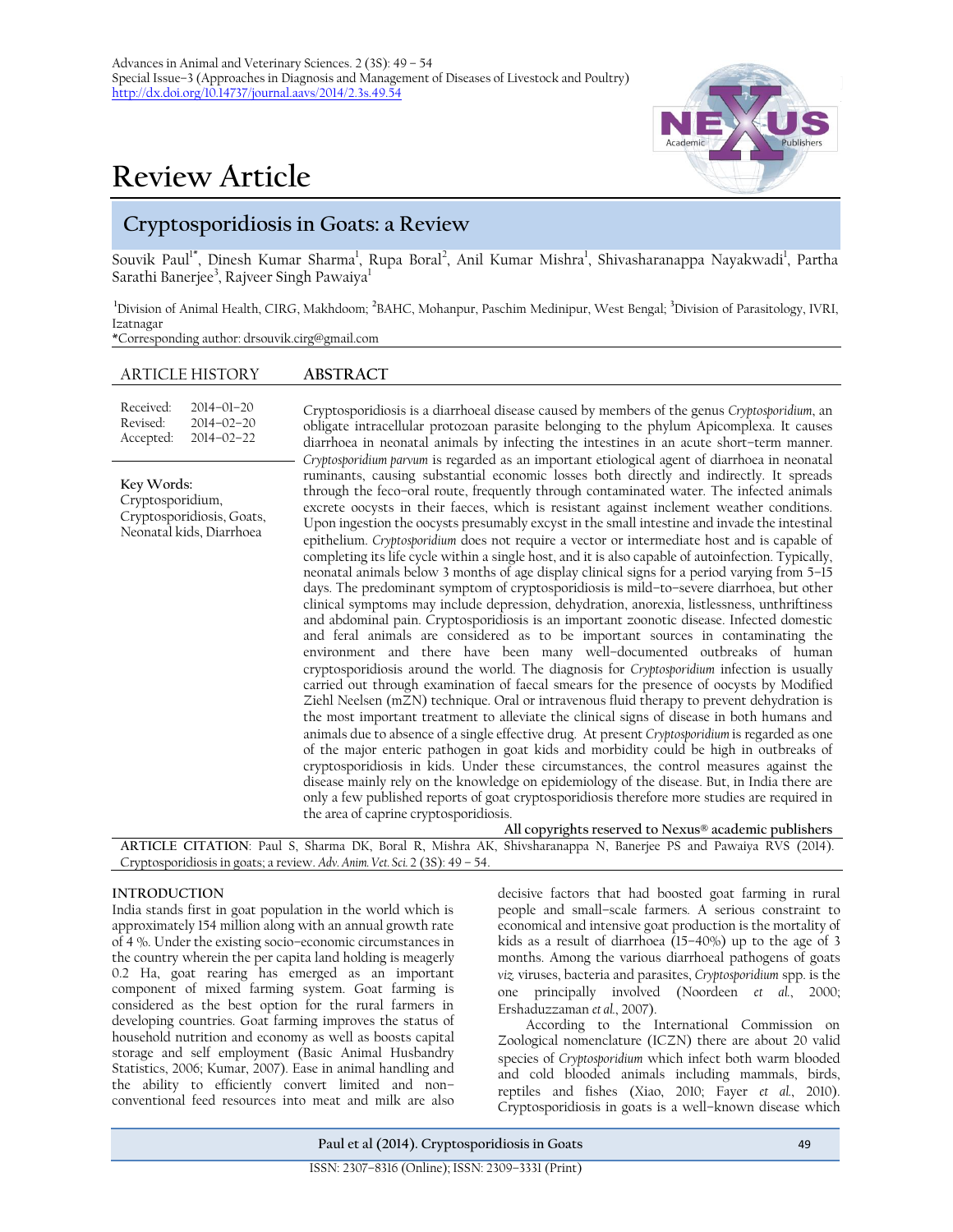

causes neonatal kid diarrhoea and incurs significant production loss to the goat husbandry. The agents responsible for causation of the disease in goats are *Cryptosporidium parvum*, *C. hominis* and *C. xiaoi*; However, *C. bovis* has also been reported from goats and apparently there is report of a *Cryptosporidium* goat genotype (Xiao *et al.*, 2010). It is one of the major health problems among the neonatal goats kids and apart from mortality (up to 40%), cryptosporidiosis causes decline in productivity, retarded growth, decreased feed efficiency, delayed maturity, loss of fertility and overall financial loss in the form of treatment of ailing animals (Paraud and Chartier, 2012). There is no innate resistance to infection and neither is any passive protection transmitted to the newborns through colostrum (Viel *et al.,* 2007, Paul *et al.,* 2009a). Therefore, the impact of the disease varies widely depending on susceptibility of the animals, presence of carrier status and stability of infection in the premises. The situation is further worsened by the lack of any vaccine against the disease and cumbersome diagnostic procedures. Control measures against this disease are not well defined due to the fact that normally used anticoccidial drugs are ineffective against this organism (Xiao *et al.,* 2010). Effective control of the disease is probably possible with integrated programme that utilizes appropriate diagnostic tools and sound sanitary and management practices (Fayer and Ungar, 1986). Absence of an effective drug or vaccine against the disease poses a constraint towards the effective control of the disease.

#### **Cryptosporidium: Taxonomy and Life Cycle**

The genus *Cryptosporidium* is classified under the family Cryptosporidiidae sub–order– Eimeriorina, Order– Eucoccidiorida, Subclass– Coccidiasina, and Class– Sporozoasida. Phylum– Apicomplexa (Pellardy, 1965; Hammond and Long, 1973; Levine, 1985). Members of this protozoan genus were previously thought to be closely associated with the coccidians owing to their morphological similarities and presence of organelle resembling mitochondria (Tetley *et al.*, 1999). However, molecular phylogeny data suggested that the members of genus *Cryptosporidium* were more closely related to the gregarines (Barta and Thompson, 2006) which were further supported by the presence of stages like gregarines in their life cycle (Hijjawi *et al.*, 2002).

The member of the genus *Cryptosporidium* parasitizes the microvillous border of the gastrointestinal (G.I) epithelium of a broad range of vertebrates, viz., cattle, buffalo, sheep, goats, reptiles, including humans (Fayer *et al.*, 1997). The infection cycle results in production of a robust encysted oocyst stage which is discharged in the faeces of infected host in magnitude of billions. Transmission of the parasites is direct, either by the faeco–oral route or contamination of water supplies with the oocysts which are the infective stages of the parasite (Fayer, 2004). Oocysts are fully sporulated when excreted. There are two types of oocysts – the thick walled oocysts and the thin walled oocysts. The thick walled oocysts excreted in faeces and are infective to other hosts whereas, the thin–walled oocysts burst while in intestine and the released sporozoites give rise to endogenous autoinfection which is a unique characteristic of *Cryptosporidium* spp. (Solusby, 1982; Levine, 1984; Mehlhorn, 1988). After ingestion by the host the

oocyst excysts, thereby releasing four motile sporozoites that subsequently invade and parasitize the epithelial cells in the gastrointestinal tract (and rarely in extra intestinal sites). Successive endogenous developmental stages are generally seen at the microvillar surface of epithelial host cells and are usually intracellular but extracytoplasmic in location (Fayer, 2004).

#### **Epidemiology of Caprine Cryptosporidiosis**

Neonatal deaths are recognized as an important developmental hurdle which negatively affects the economy of goat husbandry. The generally held assumption that *Escherichia coli* is a major cause of diarrhoea in goat kids was confronted by some reports wherein comprehensive laboratory analysis revealed the fact that *Cryptosporidium* spp. were one of the most common etiological agents in diarrhoeic neonatal kids which had previously been overlooked. The first case of *Cryptosporidium* infection in goats was documented from Australia, in which a two week old Angora goat kid died after suffering from diarrhoea for a short period; histopathology and electron microscopy revealed the endogenous developmental stages in the intestine (Mason *et al.*, 1981). In subsequent epidemiological studies *Cryptosporidium parvum* was found as one of the most common etiological agent causing diarrhoea neonatal kids (Smith and Sherman, 1994; Ozmen *et al.,* 2006). Caprine cryptosporidiosis has been reported all over the globe viz., Australia (Tzipori *et al.*, 1982), South America (Viera *et al.*, 1997, Bomfim *et al.*, 2005) France (Castro–Hermida *et al.,* 2005), Spain (Castro–Hermida *et al.*, 2007; Diaz *et al.*, 2010) and other European countries (Thamsborg *et al.*, 1990; Molina *et al.*, 1994; Molina *et al.*, 1996). In the Indian subcontinent the disease has been reported from Sri Lanka (Noordeen *et al.,* 2000, 2001). Lately, cryptosporidiosis in goats has also been reported from India (Paul et al, 2013; Maurya et al, 2013).

#### **Sources and Transmission of Infection**

Being a monoxenous parasite with direct life cycle, the cryptosporidial infection is transmitted through feco–oral route by the ingestion of oocysts through contaminated feed and fodder or drinking water. Young animals account for the main source of environmental contamination. The rate of excretion of oocysts depends upon the severity of infection as well as the age of the animal (Paraud *et al.*, 2009). However, adult animals also excrete oocysts in the environment but the magnitude varies. Studies have revealed the evidence of rise in oocyst excretion three weeks around parturition in adult goats (Castro–Hermida *et al.*, 2005). Nevertheless, the main environmental contamination is contributed by the young kids. The infectious dose is very low for neonates and the minimum infectious dose in gnotobiotic lambs varies between one to five oocysts (Blewett *et al.*, 1993).

#### **Pathogenesis and Pathology of Cryptosporidiosis**

The pathogenesis of cryptosporidiosis is rather unclear. The characteristic diarrhoea results from maldigestion and malabsorption owing to the reduction in both enzymatic action and absorptive area in the gastrointestinal tract due to diminution of microvilli and destruction of intestinal epithelia by the parasite. The mucosal damage inflicted by *Cryptosporidium* is linked with increase in paracellular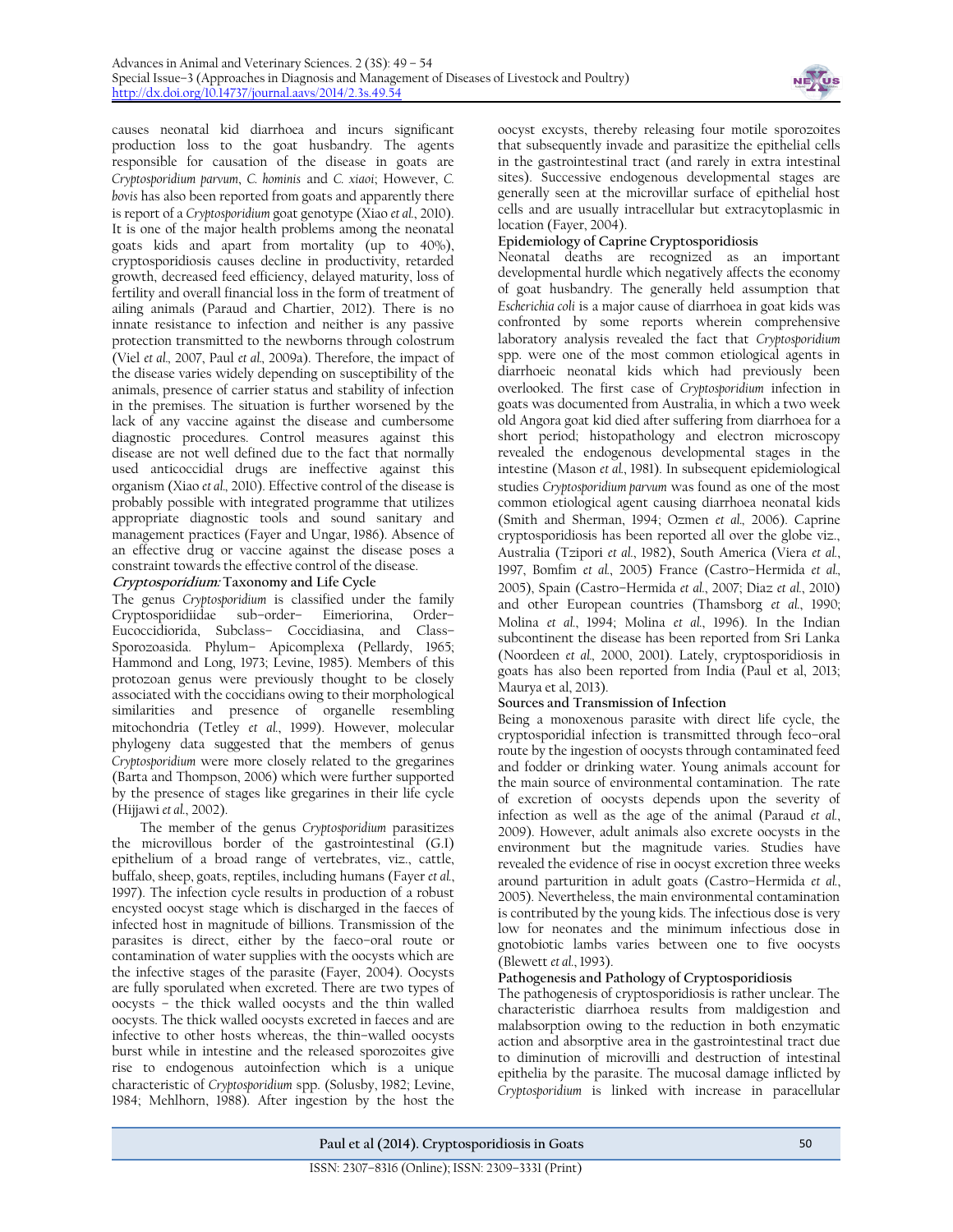

permeability of the gastrointestinal tract and destruction of the functional mucosal barrier system (Klein *et al.*, 2008).

Studies of *C. parvum* infection in calves have shown that jejunum and ileum is mainly affected and the diarrhoea occurs either due to the hindrance in sodium absorption coupled with increased prostaglandin production in the intestinal mucosa or due the increase in the mucosal permeability (Foster and Smith, 2009).<br>There are no pathognom

no pathognomonic lesions of cryptosporidiosis. However, the intracellular but extracytoplasmic location of the endogenous stages in intestinal mucosa is quite characteristic. Macroscopical lesions may include catarrhal enteritis. Histological examination may show stunting and fusion of villi as well as replacement of enterocytes by immature cells. The characteristic oocysts of *Cryptosporidium* spp are seen on the microvillar epithelium of jejunum and ileum (Klein *et al.*, 2008).

#### **Clinical Signs**

In outbreaks of cryptosporidiosis in goat kids the morbidity varies from 80–100% and the mortality may exceed 50% in young kids (Thamsborg *et al.*, 1990; Chartier *et al.*, 1996, 1999). Flock mortality may increase with concomitant infections with other pathogens, nutritional deficiencies and unhygienic managemental practices that facilitate contamination and propagation of oocysts in the environment. Aggravating factors include stress, concurrent infections with other enteropathogens and infective dose. A positive correlation exists among the rate of excretion of oocysts and the severity of clinical symptoms (Paraud and Chartier, 2012).

Caprine cryptosporidiosis is mainly a disease of young kids of 0–2 months old, the prepatent period is around 4 days and clinical symptoms are more prominent in young kids. The predominant symptom of cryptosporidiosis is mild–to–moderate or severe diarrhoea, but other clinical symptoms may include depression, dehydration, anorexia, listlessness, unthriftiness and abdominal pain. The diarrhoeic faeces is yellow in colour, pasty to liquid in consistency, have an offensive odour and contains large number of oocysts  $(10^5$  to  $10^7$  oocysts/g). The infection subsides with attainment of immunological maturity; the recovered animals become a carrier, thereby serving as a potential source of infection to susceptible population. In the adults, the disease runs a chronic course characterized by progressive loss in body weight but most of the infected animals remain asymptomatic The rate of excretion of oocysts and OPG (oocyst per gram of faeces) counts were considerably higher in goat kids below 6 months of age followed by those below 12 months of age as compared with kids above 12 months of age and adults (Paraud and Chartier, 2012).

#### **Diagnosis**

There are no special techniques for diagnosis of cryptosporidiosis in goats; the diagnostic procedures for bovine or human cryptosporidiosis are applicable for the detection of *Cryptosporidium* spp in goats.

#### **Differential Staining Techniques**

There are several differential staining techniques; However, the "gold standard" and most widely used staining technique for the detection of *Cryptosporidium* oocyst in stool is the modified Ziehl–Neelsen staining (Henricksen and

Pohlenz, 1981) or modified Kinyoun staining (Fayer *et al.*, 2000). The detection limit of modified Ziehl–Neelsen staining was reported to be 50, 000 oocyst per gram of faeces (Balatbat *et al.*, 1996) whereas, that of modified Kinyoun technique was  $1-5 \times 10^4$  oocyst per gram of faeces (Weber *et al.*, 1991).

#### **Concentration Techniques**

Various procedures for concentration of *Cryptosporidium* oocyst from faeces have been discussed in literature among which Sheather's sugar floatation is the most widely used and sensitive technique (Fayer *et al.*, 1997). A modified Sheather's floatation technique was reported by Current *et al.* (1983) which was highly sensitive for selective purification and recovery of oocysts from faeces. Arrowood and Sterling (1987) reported up to 72% recovery of oocyst from crude faeces by discontinuous sucrose step–gradient centrifugation technique. This method was comparable to isopycnic percoll gradient centrifugation which yielded 79% recovery of oocysts from crude faeces. Of the various density gradient methods, Caesium chloride (CsCl) density gradient centrifugation was reported to be the most sensitive technique (Fayer *et al.*, 1997). A sophisticated procedure for concentration and purification of oocyst is immuno–magnetic separation (IMS) using magnetisible particles coated with antibodies; this method is used to obtain highly purified oocysts for subsequent biological studies (Parker and Smith, 1994).

#### **Immunological Diagnosis**

A number of immunological diagnostic tests have been described for cryptosporidiosis.

The sensitivity and specificity of direct fluorescent antibody (DFA) test were reported to be 96–100% and 99.8– 100% respectively, and was equal to conventional faecal smear examination following concentration (Johnston *et al.*, 2003). A number of antigen capture ELISAs were reported with detection limit in the range of  $3x10^5$ - $10^6$  oocysts per gram of faeces, which indicated that the assays did not appear to have superior sensitivity over microscopical methods (Anusz *et al.*, 1990; Robert *et al.*, 1990). The monoclonal antibody based immunoflourescence test was found to be more efficient than modified Kinyoun technique (Alles *et al.*, 1995), whereas equal sensitivity and specificity of direct fluorescent antibody (DFA) test and modified Ziehl Neelsen staining (mZN) technique was reported by Kehl *et al.*(1995). The Solid phase qualitative immune chromatographic assay (Garcia *et al.*, 2003) and immuno– chromatographic dip strip test (crypto–strip) used monoclonal antibody and a gold conjugate to give a sensitive and specific diagnosis (Llorente *et al.*, 2002).

#### **Nucleic Acid Based Diagnosis**

Molecular or DNA based diagnostic methods target the DNA instead of parasite protein antigens, and is more stable and free from phenotypic variations. The PCR protocols so far described could detect as few as 10–50 Cryptosporidium oocysts per sample, while the most sensitive PCR assays can detect as low as 1 oocyst per sample (Gibbons *et al.*, 1998; Xiao *et al.*, 1999; Coupe *et al.*, 2005). One of the drawbacks of these PCR assays is that they demand preparatory DNA purification protocols, which are time consuming and tedious. Also, the presence of ubiquitous PCR inhibitors in faecal samples can cause great problems (Wilson, 1997).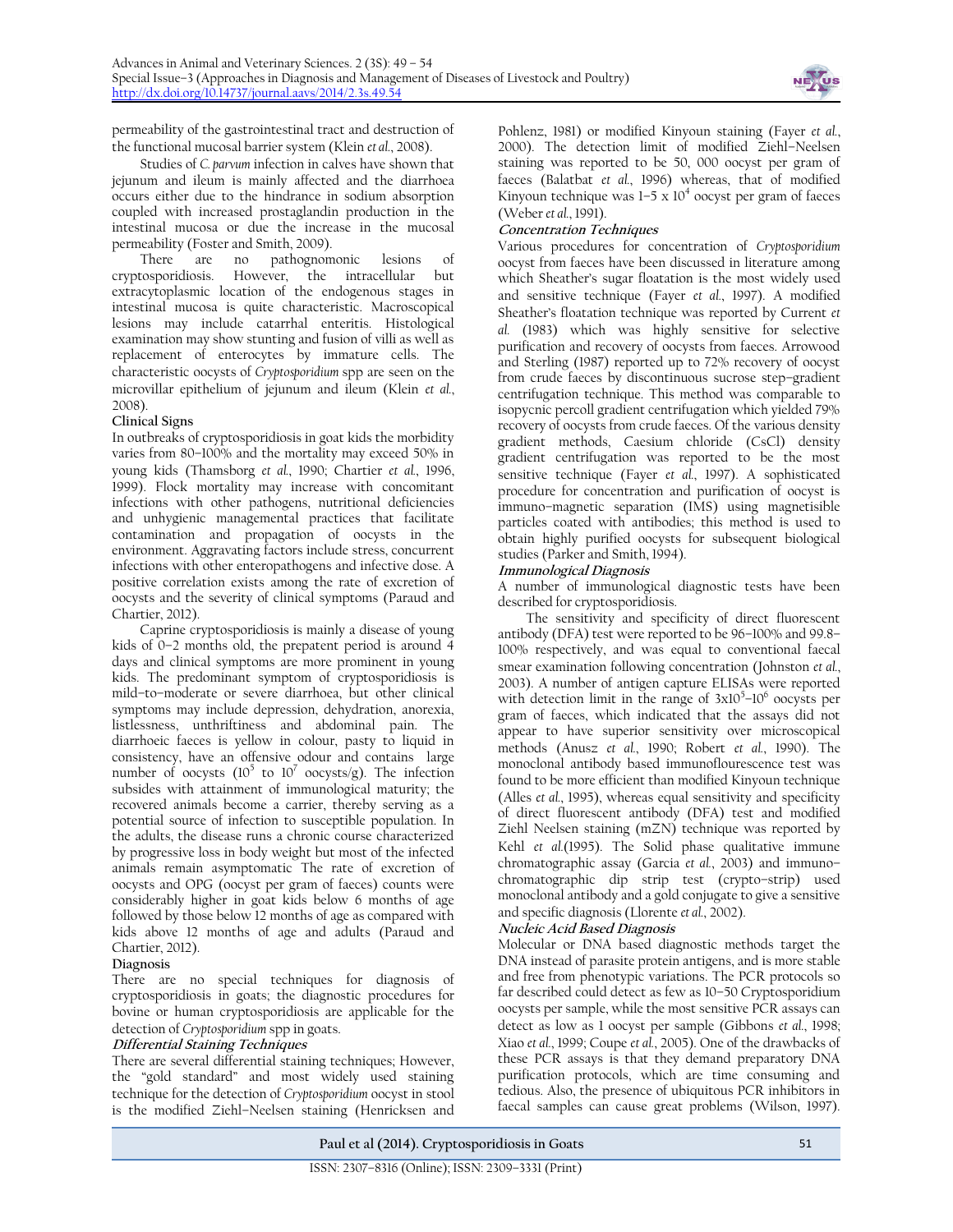

Alternate protocols for direct PCR assays for faecal samples without DNA purification requirements although described, are far from satisfactory for use as routine diagnostic assays with respect to fidelity considerations and ease of test protocols. Various genetic loci have been targeted for PCR assays but the PCR–RFLP method based on 18S small sub unit rRNA gene for *Cryptosporidium* identification is a sensitive method, both for diagnosis and genetic characterization of species, and is the most used assay for differentiation of *Cryptosporidium* spp. (Xiao *et al.*, 1999, 2004).

A comparative evaluation of four coprological diagnostic techniques, viz. direct faecal smear staining (DFSS), normal saline sedimentation staining (NSSS), Sheather's floatation (SF) and Sheather's floatation sedimentation staining (SFSS) with PCR directed against the 18S SSU rRNA gene as standard reference test for the diagnosis of bovine cryptosporidiosis, revealed that SFSS was the most sensitive (82.6%) and specific (98.76%) among the coprological methods; whereas, DFSS was found to be the most economical one (Paul *et al.* 2009).

#### **Treatment of Caprine Cryptosporidiosis**

Supportive therapy includes rehydration, feed supplementation and administration of anti–diarrhoeals. There is no specific cure for cryptosporidiosis in goats, several drugs have been analyzed for their cryptosporicidal activities, which includes  $\alpha$ -Cyclodextrin (Castro-Hermida *et al.*, 2001), –Cyclodextrin (Castro–Hermida *et al.*, 2004), Decoquinate (Ferre et al., 2005), Nitazoxanide (Viel *et al.*, 2007), Tilmicosin (paraud *et al.*, 2010), Halofuginone lactate (Giadinis et al., 2007, 2008) and Paromomycin sulphate (Johnson et al., 2000; Viu et al., 2000).

#### **Control and Management**

In the absence of any innate resistance and marked effect of passive protection transmitted to the new born kids through colostrum (Current *et al.,* 1985) the impact of the disease varies widely depending on susceptibility of the animals, presence of carrier status and stability of infection in the premises. The situation is further worsened by the fact that no satisfactory vaccine or specific cryptosporicidal drugs are still available. Under these circumstances, effective control of the disease is probably possible with the knowledge of epidemiology of the disease coupled with the use of appropriate diagnostic tools, supportive treatment and segregation of affected animals along with sound sanitary and management practices.

#### **Zoonotic Aspect of Cryptosporidiosis**

Cryptosporidiosis is a highly zoonotic disease and *C. parvum* is the only parasite under Bioterrorism grp. B pathogen. *Cryptosporidium* infection has been reported from 3 day old neonates to 95 years old persons, but clinical data imply that young children constitute the principal risk group (Fayer *et al.*, 1997). The first report of extensive human cryptosporidiosis surfaced in 1982, in the United States (U.S) with the advent of acquired immune deficiency syndrome or AIDS. Within two years it became obvious that another high risk group were the immunocompromised patients. In 1986 the U.S. Center for Disease Control (CDC) described that 3.6% of 19,817 AIDS cases were positive for cryptosporidiosis and the case fatality rate was 61% (Fayer, 2004). In 1993 an extensive outbreak of cryptosporidiosis

occurred in Milwaukee, Wisconsin, U.S when one of the two water treatment plants for the city became contaminated. During a period of two weeks 403,000 people developed the disease among which 103 patients died showing symptoms like fever, diarrhoea, dehydration and abdominal cramps. The 1993 Milwaukee outbreak is documented as the largest waterborne disease outbreak in the history of U.S (Mckenzie *et al.*, 1994).

Human cryptosporidiosis runs a short course and is ordinarily a self–limiting disease in immunocompetent individuals. In humans, cryptosporidiosis, for immunocompetent hosts, is usually a self–limiting disease (Arrowood, 1997). However, in pediatric, geriatric and immunocompromised patients, *Cryptosporidium* spp. infection is accompanied by a high mortality rate (Casemore *et al.* 1997; Fayer *et al.* 1997; O'Donoghue 1995). In immunocompromised patients, the infection may also spread to extra–intestinal site, in such patients the diarrhoea often become persistent and the resultant dehydration may be life threatening (O'Donoghue 1995). Cryptosporidiosis is also regarded as an important cause of diminished growth rate and weakened cognitive function among the children in developing countries (Cacciò 2004; O'Donoghue 1995).

#### **CONCLUSIONS**

Goat husbandry constitutes an integral part of the agrarian economy of India. Goat meat is free from religious taboos and widely consumed and relished all over the country. Additionally, the demands for goat milk and goat milk products are also increasing in the country. There had been few studies related to prevalence of cryptosporidiosis in goats, but a thorough and detailed investigation towards the epidemiology and genetic characterization of *Cryptosporidium*  spp. in goats is very important to India to assess the potential risk of zoonotic transmission of goat *Cryptosporidium* spp. to human as the importance of goat as food animal is ever increasing.

#### **ACKNOWLEDGEMENTS**

The authors thankfully acknowledge Director, CIRG, Makhdoom; ICAR and SERC, DST Govt. of India.

#### **REFERENCES**

- Anusz KZ, Mason PH, Riggs MW and Perryman LE (1990). Detection of *Cryptosporidium parvum* oocysts in bovine faeces by monoclonal antibody caputre enzyme–linked immunosorbent assay. Journal of Clinical Microbiology 28: 2770–2774.
- Arrowood MJ (1997). Diagnosis. In: *Cryptosporidium* and Cryptosporidiosis , Fayer R (ed), CRC Press, New York.
- Arrowood MJ and Sterling CR (1987). Isolation of *Cryptosporidium* oocysts and sporozoites using discontinuous sucrose and isopycnic percoll gradients. Journal of Parasitology 78: 314–319.
- Balatbat AB, Jordan GW, Tang YJ and Silva Jr J (1996). Detection of *Cryptosporidium parvum* DNA in Human Feces by Nested PCR. Journal of Clinical Microbiology 34: 1769–1772.
- Barta JR and Thomson RCA (2006). What is *Cryptosporidium*? Reappraising its biology and phylogenetic affinities Trends in Parasitology 22: 463– 468.
- Basic Animal Husbandry Statistics (2006). Govt. of India, Ministry of Agriculture, Department of Animal Husbandry, Dairying and Fishery. Krishi Bhavan, New Delhi.
- Blewett DA, Wright SE, Casemore DP, Booth NE and Jones CE (1993). Infective dose size studies on Cryptosporidium parvum using gnotobiotic lambs. Water Science & Technology 27: 61–64.
- Bomfim TCB, Huber F, Gomes RS and Alves LL (2005). Natural infection by *Giardia* sp. and *Cryptosporidium* sp. in dairy goats, associated with

**Paul et al (2014). Cryptosporidiosis in Goats** 52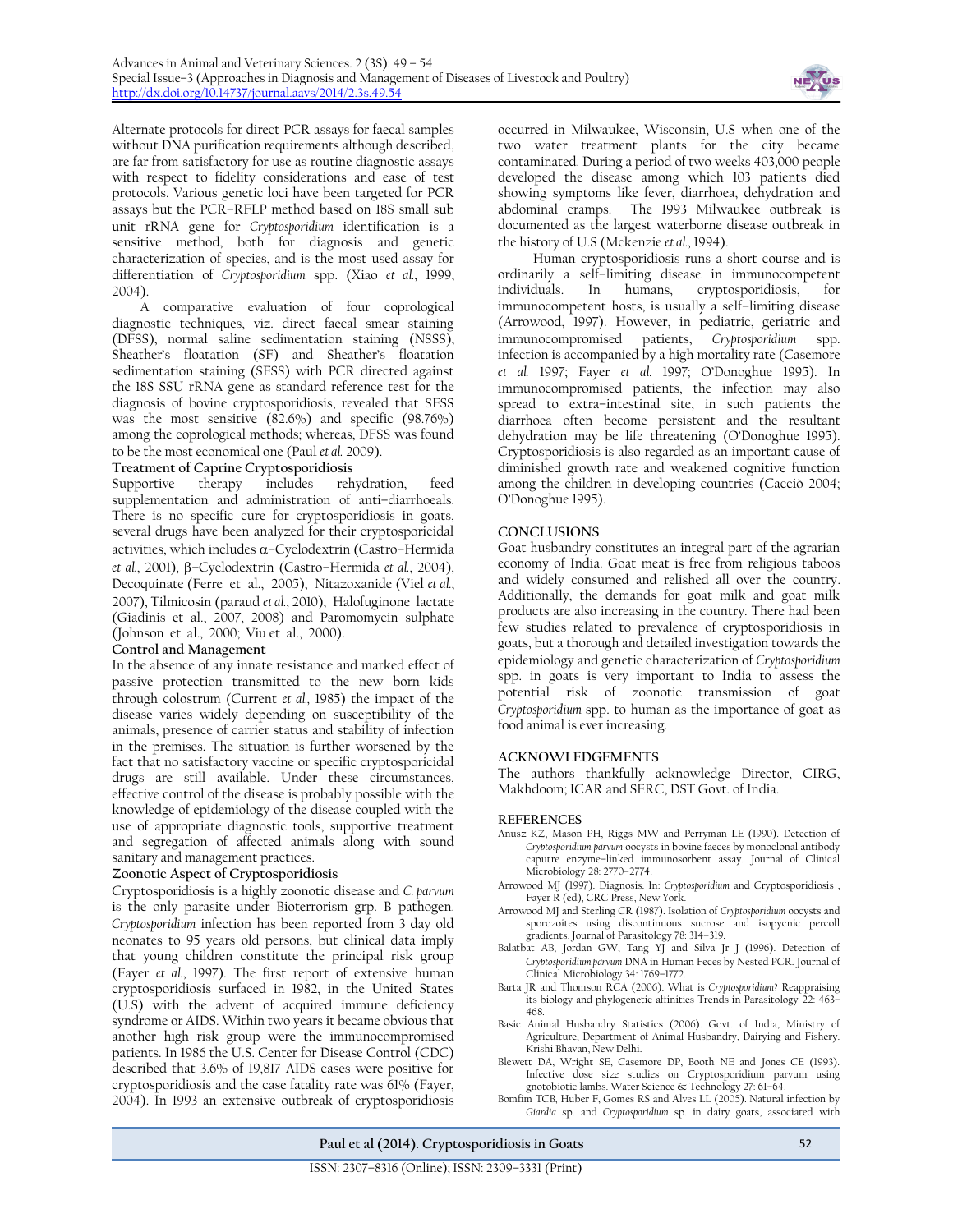

possible risk factors of the studied properties. Veterinary Parasitology 134: 9–13.

- Caccio S, Homan W, Camilli R, Traldi G, Kortbeek T and Pozio E (2000). A microsatellite marker reveals population heterogeneity within human and animal genotypes of *Cryptosporidium parvum.* Parasitology 120: 237– 244.
- Caccio SM, Thompson RCA, McLauchlin J and Smith HV (2005). Unravelling *Cryptosporidium* and *Giardia* epidemiology. TI Parasitology  $21:430-43$
- Casemore DP, Wright SE and Coop RL (1997). Cryptosporidiosis–human and animal epidemiology. In: R Fayer, Editor, *Cryptosporidium and*  Cryptosporidiosis, CRC Press Inc., Boca Raton, pp. 65–92.
- Castro–Hermida JA, Pors I, Otero–Espinar F, Luzardo–Alvarez A, Ares– Mazás E and Chartier C (2004). Efficacy of a–cyclodextrin against experimental cryptosporidiosis in neonatal goats. Veterinary Parasitology 120: 35–41.
- Castro–Hermida JA, Quílez–Cinca J, López–Bernad, F, Sánchez–Acedo, C, Freire–Santos F and Ares–Mazás E (2001) Treatment with b– cyclodextrin of natural *Cryptosporidium parvum* infections in lambs under field conditions. International Journal of Parasitology 31: 1134–1137.
- Castro–[Hermida](http://veterinaryrecord.bmj.com/search?author1=J.+A.+Castro-Hermida&sortspec=date&submit=Submit) JA, Warleta MGA and Mezo M (2007). Natural infection by *Cryptosporidium parvum* and *Giardia duodenalis* in sheep and goats in Galicia (NW Spain). Small Ruminant Research 72: 96–100.
- Chartier C, Mallereau MP and Lenfant D (1999). Efficacité du lactate d'halofuginone dans la prévention de la cryptosporidiose chez le chevreau nouveau–né. Revue de Medecine Veterinaire 150: 341–348.
- Chartier C, Mallereau MP and Naciri M (1996). Prophylaxis using paromomycin of natural cryptosporidial infection in neonatal kids. Preventive Veterinary Medicine 25: 357-361.
- Current WL (1985). Cryptosporidiosis: a protozoologists view of an emerging zoonosis. Microecology and Therapy, vol 15 Proceedings of the X International Symposium on Intestinal Microecology, University of Minnesota, Minneapolis, Oct 2–3, 1985: 165–200.
- Current WL, Reese NC, Ernst JV, Bailey WS, Heyman MB and Weinstein WM (1983). Human cryptosporidiosis in immunocompetent and immunodeficient persons: Studies on outbreak and experimental transmission. New England Journal of Medicine 308: 1252–1258.
- Díaz P, Quílez J, Robinson G, Chalmers RM, Díez–Banos P and Morrondo P (2010). Identification of *Cryptosporidium xiaoi* in diarrhoeic goat kids (*Capra hircus*) in Spain. Veterinary Parasitology 172: 132–4.
- Ershaduzzaman M, Rahman MM, Roy BK and Chowdhury SA (2007). Studies on The Diseases And Mortality Pattern Of Goats Under Farm Conditions And Some Factors Affecting Mortality And Survival Rates In Black Bengal Kids. Bangladesh Journal of Veterinary Medicine 5: 71– 76.
- Fayer R (2004). *Cryptosporidium*: a water–borne zoonotic parasite. Veterinary Parasitology 126: 37–56.
- Fayer R, and Ungar BLP (1986). Cryptosporidium spp. and cryptosporidiosis. Microbiology Review 50: 458.
- Fayer R, Santín M and Macarisin D (2010). *Cryptosporidium ubiquitum* n. sp. in animals and humans. Veterinary Parasitology 172: 23–32.
- Fayer R, Speer CA and Dubey JP (1997). The general biology of Cryptosporidium; In: Fayer, R., Ed Cryptosporidium and Cryptosporidiosis. Boca Raton: CRC Press, pp. 1–42.
- Fayer R, Trout JM, Graczyk TD and Lewis EJ (2000). Prevalence of *Cryptosporidium Giardia* and *Eimeria* infections in post–weaned and adult cattle on three Maryland farms. Veterinary Parasitology 93: 103–112.
- Ferre I, Benito-Pe<sup>na</sup> A, García U, Osoro K and Ortega-Mora LM (2005). Effect of different decoquinate treatments on cryptosporidiosis in naturally infected Cashmere goat kids. Veterinary Record 157: 261–262.
- Foster DM and Smith GW (2009). Pathophysiology of diarrhoea in calves. Veterinary Clinics of North America: Food Animal Practice 25: 13–36.
- Garcia LS, Shimizu RY, Novak S, Carroll M and Chan F (2003). Commercial assay for detection of *Giardia lamblia* and *Cryptosporidium parvum* antigens in human fecal specimens by rapid solid–phase qualitative immunochromatography*.* Journal of Clinical Microbiology 41: 209–212.
- Giadinis ND, Papadopoulos E, Lafi SQ, Panousis NK, Papazahariadou M and Karatzias H (2008). Efficacy of halofuginone lactate for the treatment and prevention of cryptosporidiosis in goat kids: an extensive field trial. Small Ruminant Res 76: 195–200.
- Giadinis ND, Papadopoulos E, Panousis N, Papazahariadou M, Lafi SQ and Karatzias H (2007). Effect of halofuginone lactate on treatment and prevention of lamb cryptosporidiosis: an extensive field trial. Journal of Veterinary Pharmacology & Therapeutics 30: 578–582.
- Gibbons CL, Gazzard BG, Ibrahim M, Morris–Jones S, Ong CSL and Awad– E–Kareim FM (1998). Correlation between markers of strain variation in *Cryptosporidium parvum:* evidence of clonality. Parasitology International 47: 139–147.
- Hammond DM and Long PL (1973). The Coccidia: *Eimeria*, *Isospora*, *Toxoplasma* and Related Genera, University Park Press, London, pp. 482
- Henricksen SA and Pohlenz JFL (1981). Staining of cryptosporidia by a modified Ziehl–Neelsen technique. Acta Veterinaria Scandinavica 22: 594.
- Hijjawi NS, Meloni BP, Morgan UM, Olson ME and Thompson RCA (2002). Successful *in vitro* cultivation of *Cryptosporidium andersoni* with evidence for the existence of novel extracellular stages in the *Cryptosporidium* life cycle. International Journal of Parasitology 32: 1719–1726.
- Johnson EH, Windsor JJ, Muirhead DE, King GJ and Al-Busaidy R (2000). Confirmation of the prophylactic value of paromomycin in a natural outbreak of caprine cryptosporidiosis. Veterinary Research Communication 24: 63–67.
- Johnston SP, Ballard MM, Beach MJ, Causer L and Wilkins PP (2003). Evaluation of three commercial assays for detection of *Giardia* and *Cryptosporidium* organisms in fecal specimens. Journal of Clinical Microbiology 41: 623-626.
- Kehl KSC, Cicirello H and Havens PL (1995). Comparison of four different methods for detection of *Cryptosporidium* species. Journal of Clinical Microbiology 33: 416–418.
- Klein P, Kleinova T, Volek Z and Simunek J (2008). Effect of *Cryptosporidium parvum* infection on the absorptive capacity and paracellular permeability of the small intestine in neonatal calves. Veterinary Parasitology 152: 53–59.
- Kumar S (2007). Commercial Goat Farming in India: An Emerging Agri– Business Opportunity. Agricultural Economics Research Review 20: 503–520.
- Levine ND (1984). Taxonomy and review of the coccidian genus *Cryptosporidium*. Journal of Protozoology l31: 94–98.
- Levine ND (1985). Phylum II. Apicomplexa in: illustrated Guide to the Protozoa, Lee, J J, Hutner, S H and Bovee, E C, Eds, Society of
- Protozoologists, Lawrence, pp 322. Llorente MT, Clavel A, Varea M, Olivera S, Castillo FJ, Sahagun J, Rubio MC and Gomez–Lus R (2002). Evaluation of an Immuno–chromatographic dip–strip test for the detection of *Cryptosporidium* oocysts in stool specimens. European Journal of Clinical Microbiology & Infectious Diseases 21: 624–625.
- Mason RW, Hartley WJ and Tilt L (1981). Intestinal cryptosporidiosis in a
- kid goat. Australian Veterinary Journal 57: 386–388. Maurya PS, Rakesh RL, Pradeep B, Kumar S, Kundu K, Garg R, Ram H, Kumar A and Banerjee PS (2013). Prevalence and risk factors associated with Cryptosporidium spp. infection in young domestic livestock in India. Trop. Animal Health Production 45: 941–946.
- McKenzie WR, Hoxie NJ, Proctor ME, Gradus S, Blair KA, Peterson DE and Lazmlerczak JJ (1994). A massive outbreak in Milwaukee of *Cryptosporidium* infection transmitted through the public water supply. New England Journal of Medicine 331: 161–167.
- Mehlhorn H (1988). Parasitology in Focus: facts and trends. Mehlhorn Heinz (ed). Springer – Verlag, Berlin, Heidelberg, pp. 924.
- Molina JM, Rodriguez–Ponce E, Ferror O, Gutierres AC and Hernandez S (1994). Biopathological data of goats kids with cryptosporidiosis. Veterinary Record 16: 67–68.
- Munoz M. Alvarez M, Lanza I and Carmenes P (1996). Role of enteric pathogens in the aetiology of neonatal diarrhoea in lambs and goats kids in Spain. Epidemiology & Infection 117: 203–211.
- Noordeen F, Faizal, ACM, Rajapakse RPVJ, Horadagoda NU and Arulkanthan A (2001). Excretion of *Cryptosporidium* oocysts by goats in relation to age and season in the dry zone of Sri Lanka. Veterinary Parasitology 99: 79–85
- Noordeen F, Rajapakse RPVJ, Faizal ACM, Horadagoda NU and Arulkanthan A (2000). Prevalence of *Cryptosporidium* infection in goats in selected locations in three agroclimatic zones of Sri Lanka. Veterinary Parasitology 9: 95–101
- O'Donoghue PJ (1995). *Cryptosporidium* and cryptosporidiosis in man and animals. International Journal of Parasitology 25:139–195.
- Ozmen O, Yukari BA, Haligur M and Sahinduran S (2006). Observations and immunohistochemical detection of Coronavirus, *Cryptosporidium parvum* and *Giardia intestinalis* in neonatal diarrhoea in lambs and kids. Schweizer Archiv für Tierheilkunde 148: 357–364.
- Paraud C and Chartier C (2012). Cryptosporidiosis in small ruminants. Small Ruminant Research 103: 93–97.
- Paraud C, Guyot K and Chartier C (2009). Prevalence and molecular characterization of *Cryptosporidium* sp. infection in calves, lambs and goat kids reared in a same farm in France. In: 3rd International Giardia and Cryptosporidium Conference, 11–15 October 2009, Orvieto, Italy.
- Paraud C, Pors I and Chartier C (2010). Evaluation of oral tilmicosin efficacy against severe cryptosporidiosis in neonatal kids under field conditions. Veterinary Parasitology 170: 149–152.